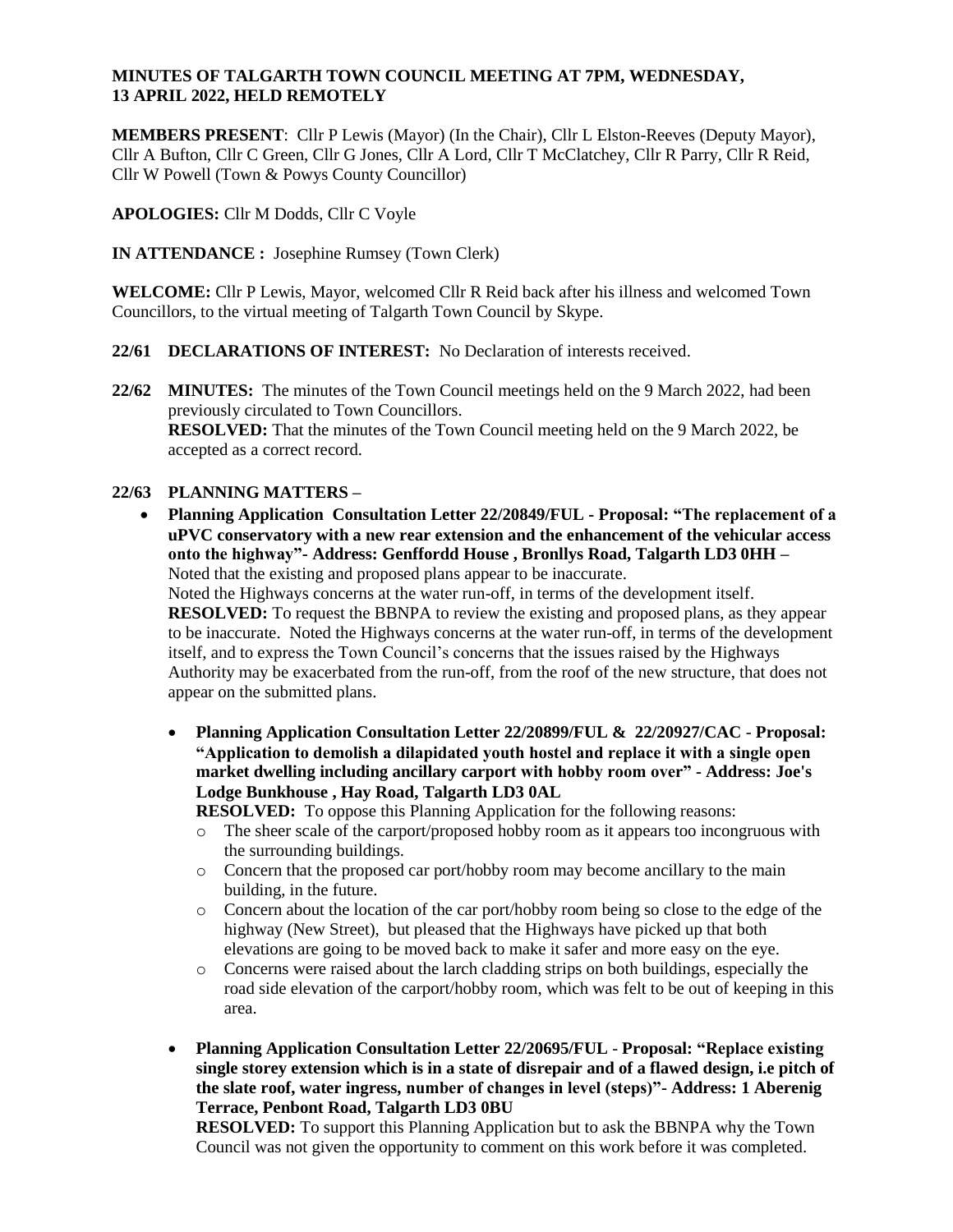# **BBNPA – PERMISSIONS GRANTED FOR DEVELOPMENT:**

- **- Planning Application 21/20270/FUL -** "Refurbish existing farm house and annexes together with rebuilding former garage annex to restore single dwelling with existing access, services and curtilage retained." (Full Application) at Lower Trewalkin, Talgarth, Powys, LD3 0HA
- **- BBNPA Planning Application 21/20401/FUL**  Proposal: "The installation of 2 no. Electric Vehicle (EV) Quick Charging points and 2 no. electrical cabinets, associated cabling and ancillary works, including the installation of stainless steel bollards around the proposed equipment." Address: Talgarth Car Park, High Street, Talgarth

## **22/64 MATTERS ARISING FROM PREVIOUS MINUTES:**

- **OVW Wales/PAVO -** All COVID updates and training dates received and circulated to all.
- **Afon Llynfi Pollution – Request to support Gwernyfed CC to WG draft letter –** Noted a draft letter received from Gwernyfed CC to WG, requesting the support of Town Council. **RESOLVED:** Not to support this draft letter.
- **GP Biotec –** Further complaints of smells in Talgarth received and reported to the relevant Authorities.

Received a further letter of complaint of the smells from a local resident, asking for support, if requested.

**RESOLVED:** To support the concerns of smells, if requested, as they are being reported by residents from all parts of the town.

**FOI & Drainage concerns - RESOLVED:** To seek further clarification from NRW.

- **PCC updates – Dog Fouling problem –** Noted PCSO Trudy Davies had forwarded information of a proposed activity event, arranged with County Councillor W Powell. **RESOLVED:** Cllr W Powell agreed to inform the PCSO that the Town Council unanimously supported the proposed action, however, given the current purdah relating to the local government elections that it would be better to postpone the proposed activity until mid-May onwards.
- **PCC Highway matters – Out-of-order street lights in and around the Town** Noted confirmation received that the matter is being addressed by PCC and the Trunk Road agency.

# **22/65 TO REVIEW TALGARTH TOWN COUNCIL (TTC) DOCUMENTS – FOR ADOPTION:**

- TTC Standing Orders
- TTC Financial Regulations
- TTC Financial & Management Risk Assessment
- TTC Security & Confidential Policy
- TTC Complaints Policy
- TTC Freedom of Information Policy
- TTC St Gwendoline's Churchyard Risk Assessment
- TTC Town Hall Fire Risk Assessment
- TTC Town Hall Risk Assessment COVID
- TTC Public Conveniences Risk Assessment COVID **RESOLVED:** Unanimously agreed to adopt the above documents.
- TTC St Gwendoline's Churchyard Management Policy **RESOLVED:** To consider and adopt at the 18 May 2022 meeting.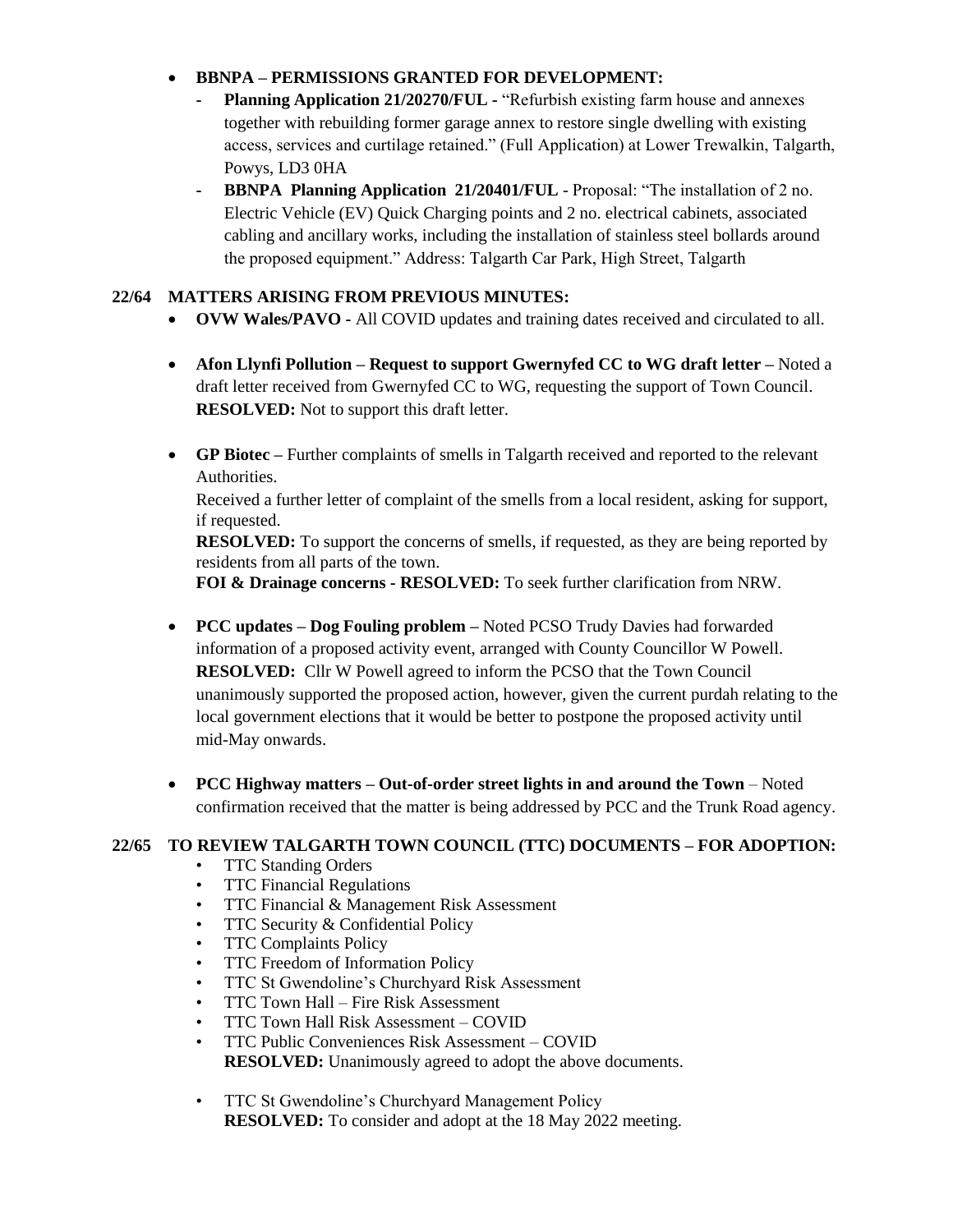# **22/66 POWYS COUNTY COUNCIL ELECTIONS/TOWN & COMMUNITY COUNCIL ELECTIONS – 5 MAY 2022**

**Town & Community Council Elections –** Received from PCC, a Statement of the 9 Persons Nominated for Talgarth Town Council, noting there will not be an Election for Talgarth Town Councillors on 5 May. This will be reported to the AGM on 18 May 2022, after which we will need to Co-opt 3 Town Councillors.

Noted existing Town Councillors - Cllr William Powell, Cllr T McClatchey and Cllr C Voyle, did not stand for re- election. Noted for information: Cllr W Powell has been a Town Councillor since May 2008, Cllr T McClatchey, a Town Councillor since Nov 2019 and Cllr C Voyle since Dec 2018.

Cllr W Powell and Cllr T McClatchey thanked colleagues for all the support given to them, during their roles as a Town Councillor.

**RESOLVED:** Cllr P Lewis, Mayor, on behalf of the Town Council, thanked Cllr Powell and Cllr McClatchey, for all their hard work and input to the Town Council.

**POWYS COUNTY COUNCILLOR ELECTIONS -** Noted there are 2 Nominations for Powys County Councillor for the Talgarth area - PCC Councillor William Powell and Peter Weavers, local resident. Noted Election to take place on 5 May 2022 in the Town Hall, Talgarth.

### **22/67 TALGARTH/TREFECCA ISSUES:**

- **Queen's Platinum Jubilee Celebrations – Queen's Platinum Jubilee 2 – 5 June 2022 –**
	- o Noted the 107 commemoration coins have been received. Noted Bronllys CC wish to contribute for their 7 pupils but Gwernyfed CC will not be contributing as they had already planned to give out mugs to all children in their area.

**RESOLVED:** Clerk to liaise with Ysgol y Mynydd du to arrange a time and date for a Town Council presentation of the Commemorative Coins, to the pupils.

- o Noted the Town Council has been granted the PCC Road Closure from 7am 9pm and Zurich has confirmed public liability cover for the Square event on Sun 5 June.
- **Grow for Talgarth – Jubilee Feature on the Swan Terrace side of the River Bank –** Received a copy of the GfT plan for a Jubilee feature proposed in this location. Noted as previously mentioned, the Mayor reminded us that any permissions for this would need to be sought from PCC. Received GfT minutes of their 8 March meeting and Agenda for 5 Apr meeting.
- **Public Spaces in Talgarth** Received a letter of concern from Ms E Lambton, local resident re use of public spaces in Talgarth.

**RESOLVED:** To inform the resident that the Town Council is not responsible for these areas, which are in the ownership of Powys County Council.

- **Donation from the Old Railway Garden Centre – Planting 21 March –** Noted that a substantial sized Sorbus tree (Sorbus Asplenifolia) had been donated by the Old Railway Garden Centre to Talgarth , together with a small plaque to mark the occasion and contribute towards the Queen's Green Canopy. Noted Cllr Phil Lewis, Mayor & Cllr W Powell attended the planting event on 21 Mar.
- **TIRC meeting – Mon 7 Mar 2020 2.30pm - TIRC –** Received draft minutes of the 7 Mar meeting. Noted Agenda received for 4 Apr meeting

**8.45pm Noted Cllr W Powell and Cllr L Elston-Reeves left the meeting.**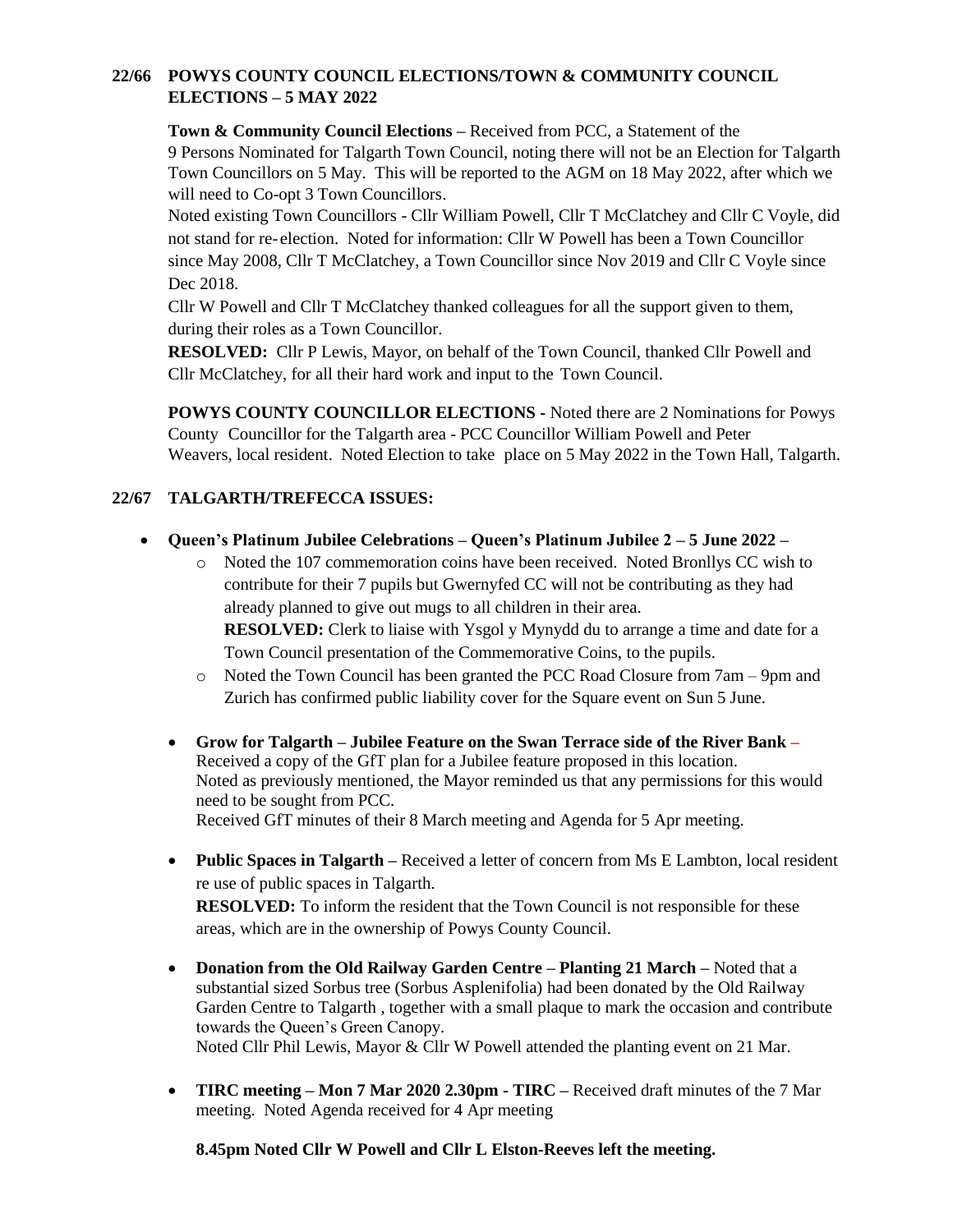- **St Gwendoline's Churchyard – Burial Plot –** Received a request from a member of the public for the withdrawal of the reservation of a Burial Plot (AL) . **RESOLVED:** That this request be agreed and a refund, less 10% admin charge, be made.
- **Tenders for Churchyard Maintenance from 1 April 2022 for up to 3 years Contract –** Cllr A Bufton confirmed that he has liaised with both of the Contractors tendering and it had been confirmed that both fully understand the requirements of the Contract. Noted the Contract has been awarded to the lowest Tenderer of OTM, as per the 2 Mar 2022 meeting and the signed Acceptance received and a first cut had been undertaken today.
- **30 failed memorials** –Noted the site meeting due to be held on 6 Apr had been postponed due to the weather conditions and will be re-arranged.
- **Churchyard Boundary Wall on Church Street** Request received from a local resident to plant some flowers in the holes in the wall, in this location. **RESOLVED:** That that the majority of the holes, in this location, were for drainage and to inform the resident accordingly.
- **Interment of Ashes & 2nd Inscription** Received £115 re OD, as previously agreed.
- **Town Hall – Redecoration – Tenders –** Noted Cllr A Bufton reported that the plastering of the wall in the rear hallway had been completed and paid as per tender, together with the materials supplied by TBS. Cllr Bufton had also met with Black Mountain Decorator, the previous evening, re the redecoration of the Town Hall plans to commence on 23 May. **RESOLVED:** To ask Alan Walters to re-fix the radiator in this location, after the decorator had painted the wall.
- **Fire Alarm & Emergency Light testing –** Noted Emergency Light in entrance hall failed and needs replacing – Skyrme Electrical estimated cost  $£70 + VAT$ . **RESOLVED:** To accept estimated cost of £70 + VAT, from Skyrme Electrical. Also noted that a main ceiling light in the hall is not working and awaiting a cost on a replacement ceiling light, which is providing difficult to locate, due to its type and age.
- **Stage Curtains** Noted Lyn Morgan Furnishings confirmed today that the curtains will be completed next week and the 50% £4,422.00 + £884.40 VAT = £5,306.40 owing will then be due for payment. Dylan the fitter will come as soon as main hall has been decorated – he will take  $2 - 3$  days to fit the rails/track and curtains (Provisional date booked week commencing 4 July) – his 50% £2,400 will be due for payment when the work has been completed. **RESOLVED:** To pay Lyn Morgan Furnishings, the remaining 50% £4,422.00 + £884.40  $VAT = \text{\textsterling}5,306.40$  when curtains are complete.
- **Caretaker/Cleaner –** Noted Emma Hayles had commenced on 1 Apr 2022
- **Public Conveniences –** Noted we have joined Newhall Janitorial Limited for our supplies for the Talgarth Public Conveniences - we qualify for 'National Procurement Service rates'. Received deliveries of items required and need to authorise payment for – Invoice  $X \text{ } \pounds 145.50 + \pounds 29.10 \text{ } VAT - \text{Total } \pounds 174.60$ , Invoice  $X \pounds 13.34 + \pounds 2.67 \text{ } VAT - \text{Total}$ £16.01 & Invoice  $X \text{ } £11.24 + £2.25 \text{ } VAT - Total £13.49.$ **RESOLVED:** That the Invoices of Newhall Janitorial be paid. Also to contact Alun Walters to install the hot water into the Public Conveniences Gents toilet area, as per quote, asap, so this area can be opened up for use.
- **Bowling Club –** Confirmation received that Zurich will add the Bowling Club Pavilion onto the Town Council policy, from the 20 April, for no additional charge until the renewal date. The Bowling Club Pavilion will then be included in the upcoming quote for our renewal.
- **WAW** Received for information, minutes of the meeting held on 22 Mar and noted next meeting to be held on 26 Apr 2022.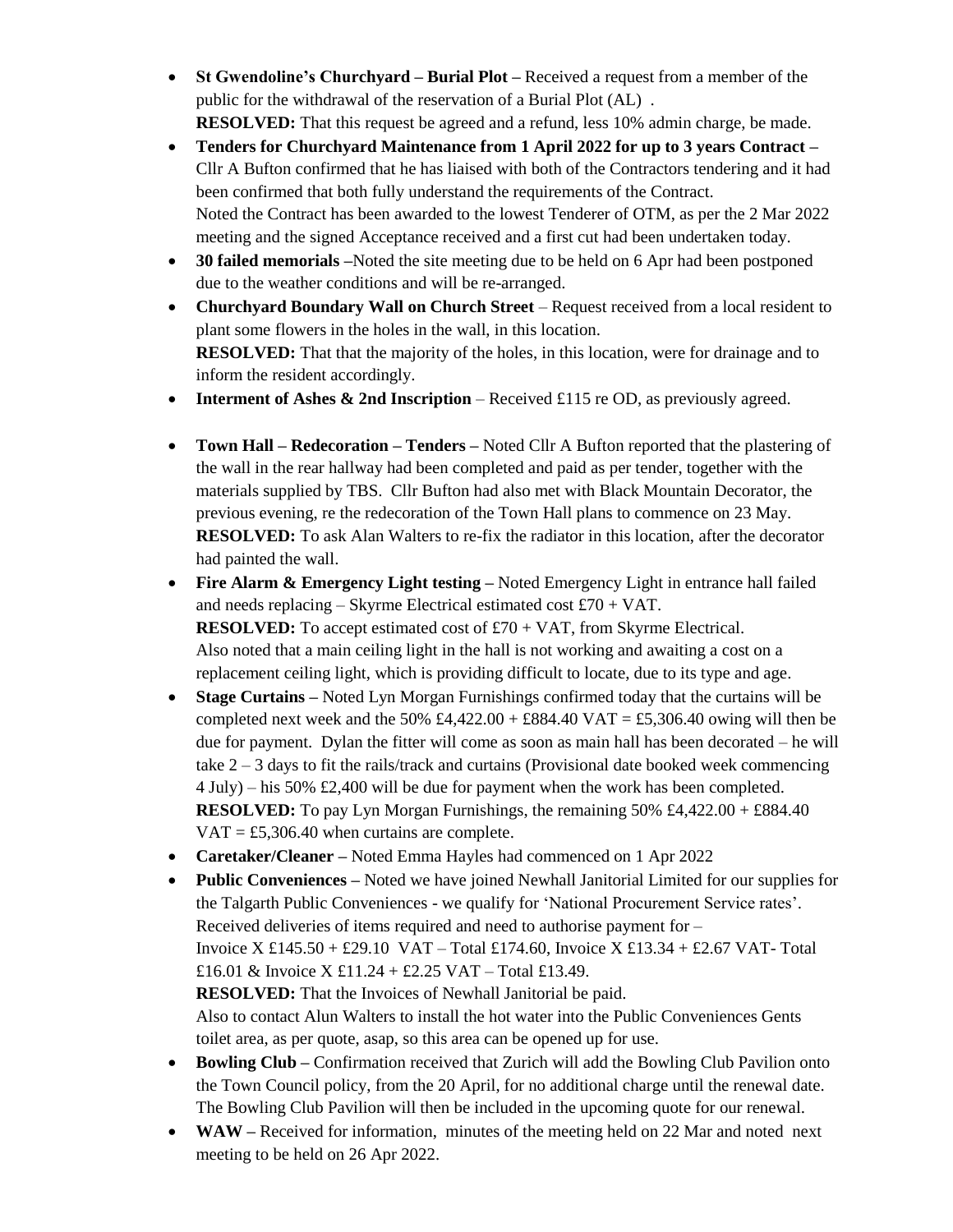|                                                              |  |  | 22/68 FINANCIAL UPDATE: To consider and approve Monthly Accounts. |  |  |  |
|--------------------------------------------------------------|--|--|-------------------------------------------------------------------|--|--|--|
| Amounts received since last meeting 9 March 2022 and banked: |  |  |                                                                   |  |  |  |
|                                                              |  |  |                                                                   |  |  |  |

| <b>Date</b>                                                               | <b>Item</b><br>From  |                                              |                                     | <b>Amount</b> |                |              |                                         |  |  |  |  |  |
|---------------------------------------------------------------------------|----------------------|----------------------------------------------|-------------------------------------|---------------|----------------|--------------|-----------------------------------------|--|--|--|--|--|
| 07 04 22<br><b>OD</b>                                                     |                      |                                              | SGC – Interment of Ashes & $2^{nd}$ |               |                |              | £115.00                                 |  |  |  |  |  |
|                                                                           |                      |                                              | Inscription fee                     |               |                |              |                                         |  |  |  |  |  |
| <b>Accounts for Payment/Ratification since last meeting 9 March 2021:</b> |                      |                                              |                                     |               |                |              |                                         |  |  |  |  |  |
| Date /                                                                    | To                   | <b>Item</b>                                  | <b>Net</b>                          | <b>VAT</b>    |                | <b>Total</b> |                                         |  |  |  |  |  |
| <b>ChequeNo</b>                                                           |                      |                                              |                                     |               |                |              |                                         |  |  |  |  |  |
| 28/03/22                                                                  | <b>Skyrmes</b>       | Town Hall – Fire Alarm $&$                   |                                     | £140.00       | £28.00         |              | £168.00                                 |  |  |  |  |  |
| 3535                                                                      | Electrical           | <b>Emergency Light Annual Testing</b>        |                                     |               |                |              |                                         |  |  |  |  |  |
| 25/02/22                                                                  | V W Cleaning         | Town Hall Public Conveniences-               |                                     | £142.35       |                |              | $\overline{\text{\textsterling}}142.35$ |  |  |  |  |  |
| 3534                                                                      | Services             | Final Invoice Gate Opening – Feb $\&$<br>Mar |                                     |               |                |              |                                         |  |  |  |  |  |
| 24/03/22                                                                  | <b>Talgarth Bldg</b> | Town Hall - Materials for Plastering         |                                     | £55.41        | £11.08         |              | £66.49                                  |  |  |  |  |  |
| 3533                                                                      | Supplies             | wall                                         |                                     |               |                |              |                                         |  |  |  |  |  |
| 23/03/22                                                                  | <b>Talgarth Bldg</b> | Town Hall - Materials for Plastering         |                                     | £58.94        | £11.80         |              | £70.74                                  |  |  |  |  |  |
| 3532                                                                      | Supplies             | wall                                         |                                     |               |                |              |                                         |  |  |  |  |  |
| 23/03/22                                                                  | G Perry              | Town Hall - Plastering                       |                                     | £450.00       |                |              | £450.00                                 |  |  |  |  |  |
| 3531                                                                      | Plasterer            |                                              |                                     |               |                |              |                                         |  |  |  |  |  |
| 21/03/22                                                                  | <b>HMRC</b>          | Jan - Mar 2022 - Clerk's Income Tax          |                                     | £1,159.44     |                |              | £1,159.44                               |  |  |  |  |  |
| 3530                                                                      |                      |                                              | £795.60, Employee NI £243.84        |               |                |              |                                         |  |  |  |  |  |
|                                                                           |                      | Cllrs Income Tax £120.00                     |                                     |               |                |              |                                         |  |  |  |  |  |
| 21/03/21                                                                  | <b>Town Clerk</b>    |                                              | Salary & Expenses March 2022        | £1,298.55     |                |              | £1,298.55                               |  |  |  |  |  |
| 3529                                                                      |                      |                                              |                                     |               |                |              |                                         |  |  |  |  |  |
| 18/03/22                                                                  | $Co$ -op             | Pkt 50 Envelopes                             |                                     |               | £0.25<br>£1.25 |              | £1.50                                   |  |  |  |  |  |
| 3528                                                                      |                      |                                              |                                     |               |                |              |                                         |  |  |  |  |  |
| 18/03/22                                                                  | <b>Wales Audit</b>   | Audit Fees - 2020-2021                       |                                     | £355.00       |                |              | £355.00                                 |  |  |  |  |  |
| 3527                                                                      | Office               |                                              |                                     |               |                |              |                                         |  |  |  |  |  |
| 12/03/22                                                                  | <b>Alun Walters</b>  |                                              | Town Hall - Service 2 Boilers       | £100.00       |                |              | £100.00                                 |  |  |  |  |  |
| 3526                                                                      |                      |                                              |                                     |               |                |              |                                         |  |  |  |  |  |
| 10/03/22                                                                  | Peter Weavers        | Reimbursement BBNPA Planning                 |                                     | £131.20       |                |              | £131.20                                 |  |  |  |  |  |
| 3525                                                                      | <b>Business</b>      |                                              | Application (Gazibos) - Fee £115,   |               |                |              |                                         |  |  |  |  |  |
|                                                                           | Services             | Plan £16.20                                  |                                     |               |                |              |                                         |  |  |  |  |  |
| 10/3/22                                                                   | Grow for             |                                              |                                     | £20.00        |                |              | £20.00                                  |  |  |  |  |  |
| 3524                                                                      | Talgarth             | Annual Sponsor-<br>Town Council Flower Box   |                                     |               |                |              |                                         |  |  |  |  |  |
| 10/03/22                                                                  | Tenovus              |                                              |                                     | £25.00        |                |              | £25.00                                  |  |  |  |  |  |
| 3523                                                                      | <b>Cancer Care</b>   | Donation                                     |                                     |               |                |              |                                         |  |  |  |  |  |
| 10/03/22                                                                  | Wales Air            | Donation                                     |                                     | £25.00        |                |              | £25.00                                  |  |  |  |  |  |
| 3522                                                                      | Ambulance            |                                              |                                     |               |                |              |                                         |  |  |  |  |  |
| 10/03/22                                                                  | <b>Brecon Advice</b> | Donation                                     |                                     | £25.00        |                |              | £25.00                                  |  |  |  |  |  |
| 3521                                                                      | Centre               |                                              |                                     |               |                |              |                                         |  |  |  |  |  |
| 10/03/22                                                                  | Powys                | Donation                                     |                                     | £25.00        |                |              | £25.00                                  |  |  |  |  |  |
| 3520                                                                      | Citizens             |                                              |                                     |               |                |              |                                         |  |  |  |  |  |
|                                                                           | <b>Advice Bureau</b> |                                              |                                     |               |                |              |                                         |  |  |  |  |  |
| 10/3/22                                                                   | Llangollen           | Donation                                     |                                     | £20.00        |                |              | £20.00                                  |  |  |  |  |  |
| 3519                                                                      | Eistedfod            |                                              |                                     |               |                |              |                                         |  |  |  |  |  |
| 10/03/22                                                                  | Hope House           | Donation                                     |                                     | £20.00        |                |              | £20.00                                  |  |  |  |  |  |
| 3518                                                                      |                      |                                              |                                     |               |                |              |                                         |  |  |  |  |  |
| 09/03/22                                                                  | <b>PAVO</b>          | Payroll fees - Jan - Mar 2022 -              | £55.00                              |               |                | £55.00       |                                         |  |  |  |  |  |
| 3517                                                                      |                      | 5Cllrs x £5 = £25 Mar,                       |                                     |               |                |              |                                         |  |  |  |  |  |
|                                                                           |                      | Clerk Jan – Mar = £30                        |                                     |               |                |              |                                         |  |  |  |  |  |
|                                                                           |                      |                                              |                                     |               |                |              |                                         |  |  |  |  |  |

14/03/2022 Business Reserve Account - £23,673.57 Current Account - £1,238.07 **RESOLVED:** To approve the above Financial update/Monthly Accounts**.**